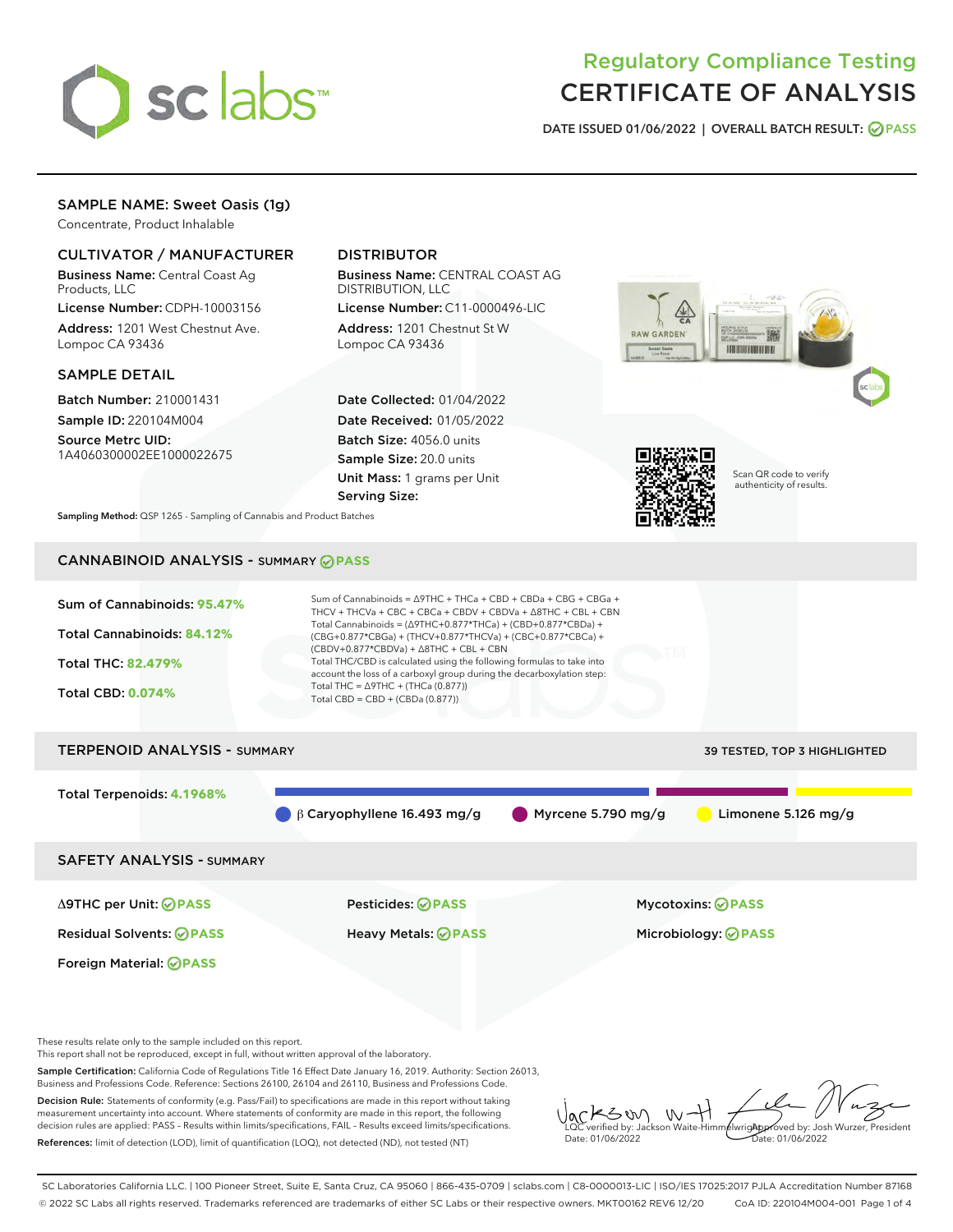



SWEET OASIS (1G) | DATE ISSUED 01/06/2022 | OVERALL BATCH RESULT: @ PASS

#### CANNABINOID TEST RESULTS - 01/06/2022 2 PASS

Tested by high-performance liquid chromatography with diode-array detection (HPLC-DAD). **Method:** QSP 1157 - Analysis of Cannabinoids by HPLC-DAD

#### TOTAL CANNABINOIDS: **84.12%**

Total Cannabinoids (Total THC) + (Total CBD) + (Total CBG) + (Total THCV) + (Total CBC) + (Total CBDV) + ∆8THC + CBL + CBN

TOTAL THC: **82.479%** Total THC (∆9THC+0.877\*THCa)

TOTAL CBD: **0.074%**

Total CBD (CBD+0.877\*CBDa)

TOTAL CBG: 0.72% Total CBG (CBG+0.877\*CBGa)

TOTAL THCV: 0.432% Total THCV (THCV+0.877\*THCVa)

TOTAL CBC: 0.416% Total CBC (CBC+0.877\*CBCa)

TOTAL CBDV: ND Total CBDV (CBDV+0.877\*CBDVa)

| <b>COMPOUND</b> | LOD/LOQ<br>(mg/g)          | <b>MEASUREMENT</b><br><b>UNCERTAINTY</b><br>(mg/g) | <b>RESULT</b><br>(mg/g) | <b>RESULT</b><br>(%) |
|-----------------|----------------------------|----------------------------------------------------|-------------------------|----------------------|
| <b>THCa</b>     | 0.05/0.14                  | ±23.262                                            | 905.14                  | 90.514               |
| <b>A9THC</b>    | 0.06 / 0.26                | ±1.066                                             | 30.98                   | 3.098                |
| <b>CBGa</b>     | 0.1/0.2                    | ±0.38                                              | 7.2                     | 0.72                 |
| <b>THCVa</b>    | 0.07 / 0.20                | ±0.235                                             | 4.93                    | 0.493                |
| <b>CBCa</b>     | 0.07 / 0.28                | ±0.232                                             | 4.74                    | 0.474                |
| <b>CBG</b>      | 0.06/0.19                  | ±0.033                                             | 0.85                    | 0.085                |
| <b>CBDa</b>     | 0.02/0.19                  | ±0.025                                             | 0.84                    | 0.084                |
| <b>CBC</b>      | 0.2 / 0.5                  | N/A                                                | $<$ LOQ                 | $<$ LOQ              |
| A8THC           | 0.1/0.4                    | N/A                                                | <b>ND</b>               | <b>ND</b>            |
| <b>THCV</b>     | 0.1/0.2                    | N/A                                                | <b>ND</b>               | <b>ND</b>            |
| <b>CBD</b>      | 0.07/0.29                  | N/A                                                | <b>ND</b>               | <b>ND</b>            |
| <b>CBDV</b>     | 0.04 / 0.15                | N/A                                                | <b>ND</b>               | <b>ND</b>            |
| <b>CBDVa</b>    | 0.03 / 0.53                | N/A                                                | <b>ND</b>               | <b>ND</b>            |
| <b>CBL</b>      | 0.06 / 0.24                | N/A                                                | <b>ND</b>               | <b>ND</b>            |
| <b>CBN</b>      | 0.1 / 0.3                  | N/A                                                | <b>ND</b>               | <b>ND</b>            |
|                 | <b>SUM OF CANNABINOIDS</b> |                                                    | 954.7 mg/g              | 95.47%               |

#### **UNIT MASS: 1 grams per Unit**

| ∆9THC per Unit                        | 1120 per-package limit | 30.98 mg/unit  | <b>PASS</b> |
|---------------------------------------|------------------------|----------------|-------------|
| <b>Total THC per Unit</b>             |                        | 824.79 mg/unit |             |
| <b>CBD</b> per Unit                   |                        | <b>ND</b>      |             |
| <b>Total CBD per Unit</b>             |                        | $0.74$ mg/unit |             |
| Sum of Cannabinoids<br>per Unit       |                        | 954.7 mg/unit  |             |
| <b>Total Cannabinoids</b><br>per Unit |                        | 841.2 mg/unit  |             |

#### TERPENOID TEST RESULTS - 01/06/2022

Terpene analysis utilizing gas chromatography-flame ionization detection (GC-FID). **Method:** QSP 1192 - Analysis of Terpenoids by GC-FID

| <b>COMPOUND</b>         | LOD/LOQ<br>(mg/g) | <b>MEASUREMENT</b><br><b>UNCERTAINTY</b><br>(mg/g) | <b>RESULT</b><br>(mg/g)                          | <b>RESULT</b><br>(%) |
|-------------------------|-------------------|----------------------------------------------------|--------------------------------------------------|----------------------|
| $\beta$ Caryophyllene   | 0.004 / 0.012     | ±0.5872                                            | 16.493                                           | 1.6493               |
| <b>Myrcene</b>          | 0.008 / 0.025     | ±0.0747                                            | 5.790                                            | 0.5790               |
| Limonene                | 0.005 / 0.016     | ±0.0733                                            | 5.126                                            | 0.5126               |
| $\alpha$ Humulene       | 0.009/0.029       | ±0.1514                                            | 4.718                                            | 0.4718               |
| trans-ß-Farnesene       | 0.008 / 0.025     | ±0.0563                                            | 1.586                                            | 0.1586               |
| $\alpha$ Bisabolol      | 0.008 / 0.026     | ±0.0800                                            | 1.498                                            | 0.1498               |
| Linalool                | 0.009 / 0.032     | ±0.0418                                            | 1.101                                            | 0.1101               |
| Nerolidol               | 0.009 / 0.028     | ±0.0636                                            | 1.011                                            | 0.1011               |
| Terpinolene             | 0.008 / 0.026     | ±0.0197                                            | 0.961                                            | 0.0961               |
| Fenchol                 | 0.010 / 0.034     | ±0.0259                                            | 0.670                                            | 0.0670               |
| Caryophyllene<br>Oxide  | 0.010 / 0.033     | ±0.0292                                            | 0.634                                            | 0.0634               |
| $\beta$ Pinene          | 0.004 / 0.014     | ±0.0067                                            | 0.584                                            | 0.0584               |
| <b>Terpineol</b>        | 0.016 / 0.055     | ±0.0279                                            | 0.455                                            | 0.0455               |
| Ocimene                 | 0.011 / 0.038     | ±0.0120                                            | 0.373                                            | 0.0373               |
| $\alpha$ Pinene         | 0.005 / 0.017     | ±0.0024                                            | 0.279                                            | 0.0279               |
| <b>Borneol</b>          | 0.005 / 0.016     | ±0.0094                                            | 0.225                                            | 0.0225               |
| $\alpha$ Cedrene        | 0.005 / 0.016     | ±0.0046                                            | 0.152                                            | 0.0152               |
| Valencene               | 0.009 / 0.030     | ±0.0061                                            | 0.089                                            | 0.0089               |
| Camphene                | 0.005 / 0.015     | ±0.0007                                            | 0.063                                            | 0.0063               |
| Fenchone                | 0.009 / 0.028     | ±0.0017                                            | 0.060                                            | 0.0060               |
| $\alpha$ Phellandrene   | 0.006 / 0.020     | ±0.0004                                            | 0.028                                            | 0.0028               |
| $\gamma$ Terpinene      | 0.006 / 0.018     | ±0.0004                                            | 0.022                                            | 0.0022               |
| Citronellol             | 0.003 / 0.010     | ±0.0010                                            | 0.021                                            | 0.0021               |
| $\alpha$ Terpinene      | 0.005 / 0.017     | ±0.0003                                            | 0.018                                            | 0.0018               |
| Geraniol                | 0.002 / 0.007     | ±0.0005                                            | 0.011                                            | 0.0011               |
| Sabinene                | 0.004 / 0.014     | N/A                                                | $<$ LOQ                                          | <loq< th=""></loq<>  |
| 3 Carene                | 0.005 / 0.018     | N/A                                                | <loq< th=""><th><loq< th=""></loq<></th></loq<>  | <loq< th=""></loq<>  |
| Sabinene Hydrate        | 0.006 / 0.022     | N/A                                                | <loq< th=""><th><loq< th=""></loq<></th></loq<>  | <loq< th=""></loq<>  |
| Nerol                   | 0.003 / 0.011     | N/A                                                | <loq< th=""><th><math>&lt;</math>LOQ</th></loq<> | $<$ LOQ              |
| p-Cymene                | 0.005 / 0.016     | N/A                                                | <b>ND</b>                                        | <b>ND</b>            |
| Eucalyptol              | 0.006 / 0.018     | N/A                                                | ND                                               | ND                   |
| (-)-Isopulegol          | 0.005 / 0.016     | N/A                                                | <b>ND</b>                                        | <b>ND</b>            |
| Camphor                 | 0.006 / 0.019     | N/A                                                | <b>ND</b>                                        | <b>ND</b>            |
| Isoborneol              | 0.004 / 0.012     | N/A                                                | ND                                               | ND                   |
| Menthol                 | 0.008 / 0.025     | N/A                                                | ND                                               | ND                   |
| R-(+)-Pulegone          | 0.003 / 0.011     | N/A                                                | <b>ND</b>                                        | <b>ND</b>            |
| <b>Geranyl Acetate</b>  | 0.004 / 0.014     | N/A                                                | ND                                               | ND                   |
| Guaiol                  | 0.009 / 0.030     | N/A                                                | ND                                               | <b>ND</b>            |
| Cedrol                  | 0.008 / 0.027     | N/A                                                | <b>ND</b>                                        | ND                   |
| <b>TOTAL TERPENOIDS</b> |                   |                                                    | 41.968 mg/g                                      | 4.1968%              |

SC Laboratories California LLC. | 100 Pioneer Street, Suite E, Santa Cruz, CA 95060 | 866-435-0709 | sclabs.com | C8-0000013-LIC | ISO/IES 17025:2017 PJLA Accreditation Number 87168 © 2022 SC Labs all rights reserved. Trademarks referenced are trademarks of either SC Labs or their respective owners. MKT00162 REV6 12/20 CoA ID: 220104M004-001 Page 2 of 4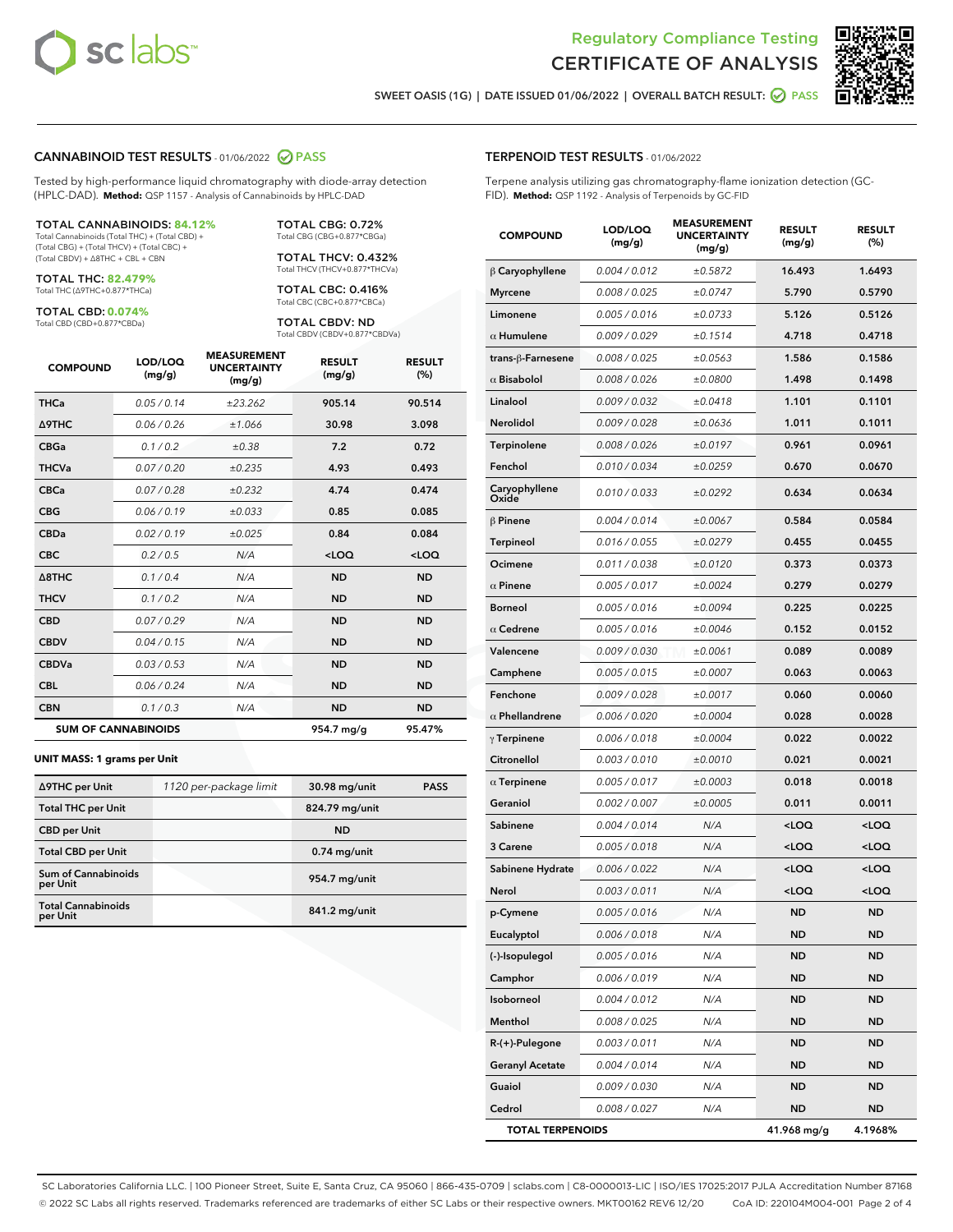



SWEET OASIS (1G) | DATE ISSUED 01/06/2022 | OVERALL BATCH RESULT:  $\bigcirc$  PASS

# CATEGORY 1 PESTICIDE TEST RESULTS - 01/06/2022 2 PASS

Pesticide and plant growth regulator analysis utilizing high-performance liquid chromatography-mass spectrometry (HPLC-MS) or gas chromatography-mass spectrometry (GC-MS). \*GC-MS utilized where indicated. **Method:** QSP 1212 - Analysis of Pesticides and Mycotoxins by LC-MS or QSP 1213 - Analysis of Pesticides by GC-MS

| <b>COMPOUND</b>             | LOD/LOQ<br>$(\mu g/g)$ | <b>ACTION</b><br><b>LIMIT</b><br>$(\mu g/g)$ | <b>MEASUREMENT</b><br><b>UNCERTAINTY</b><br>$(\mu g/g)$ | <b>RESULT</b><br>$(\mu g/g)$ | <b>RESULT</b> |
|-----------------------------|------------------------|----------------------------------------------|---------------------------------------------------------|------------------------------|---------------|
| Aldicarb                    | 0.03/0.08              | $>$ LOD                                      | N/A                                                     | <b>ND</b>                    | <b>PASS</b>   |
| Carbofuran                  | 0.02 / 0.05            | $\ge$ LOD                                    | N/A                                                     | <b>ND</b>                    | <b>PASS</b>   |
| Chlordane*                  | 0.03 / 0.08            | $\ge$ LOD                                    | N/A                                                     | <b>ND</b>                    | <b>PASS</b>   |
| Chlorfenapyr*               | 0.03/0.10              | $\ge$ LOD                                    | N/A                                                     | <b>ND</b>                    | <b>PASS</b>   |
| Chlorpyrifos                | 0.02 / 0.06            | $\ge$ LOD                                    | N/A                                                     | <b>ND</b>                    | <b>PASS</b>   |
| Coumaphos                   | 0.02 / 0.07            | $\ge$ LOD                                    | N/A                                                     | <b>ND</b>                    | <b>PASS</b>   |
| Daminozide                  | 0.02/0.07              | $>$ LOD                                      | N/A                                                     | <b>ND</b>                    | <b>PASS</b>   |
| <b>DDVP</b><br>(Dichlorvos) | 0.03/0.09              | $\ge$ LOD                                    | N/A                                                     | <b>ND</b>                    | <b>PASS</b>   |
| <b>Dimethoate</b>           | 0.03 / 0.08            | $\ge$ LOD                                    | N/A                                                     | <b>ND</b>                    | <b>PASS</b>   |
| Ethoprop(hos)               | 0.03/0.10              | $\ge$ LOD                                    | N/A                                                     | <b>ND</b>                    | <b>PASS</b>   |
| Etofenprox                  | 0.02 / 0.06            | $\ge$ LOD                                    | N/A                                                     | <b>ND</b>                    | <b>PASS</b>   |
| Fenoxycarb                  | 0.03 / 0.08            | $\ge$ LOD                                    | N/A                                                     | <b>ND</b>                    | <b>PASS</b>   |
| Fipronil                    | 0.03 / 0.08            | $\ge$ LOD                                    | N/A                                                     | <b>ND</b>                    | <b>PASS</b>   |
| Imazalil                    | 0.02 / 0.06            | $\geq$ LOD                                   | N/A                                                     | <b>ND</b>                    | <b>PASS</b>   |
| Methiocarb                  | 0.02 / 0.07            | $>$ LOD                                      | N/A                                                     | <b>ND</b>                    | <b>PASS</b>   |
| Methyl<br>parathion         | 0.03/0.10              | $\ge$ LOD                                    | N/A                                                     | <b>ND</b>                    | <b>PASS</b>   |
| <b>Mevinphos</b>            | 0.03/0.09              | $\ge$ LOD                                    | N/A                                                     | <b>ND</b>                    | <b>PASS</b>   |
| Paclobutrazol               | 0.02 / 0.05            | $>$ LOD                                      | N/A                                                     | <b>ND</b>                    | <b>PASS</b>   |
| Propoxur                    | 0.03/0.09              | $\ge$ LOD                                    | N/A                                                     | <b>ND</b>                    | <b>PASS</b>   |
| Spiroxamine                 | 0.03 / 0.08            | $\ge$ LOD                                    | N/A                                                     | <b>ND</b>                    | <b>PASS</b>   |
| <b>Thiacloprid</b>          | 0.03/0.10              | $\ge$ LOD                                    | N/A                                                     | <b>ND</b>                    | <b>PASS</b>   |

#### CATEGORY 2 PESTICIDE TEST RESULTS - 01/06/2022 2 PASS

| <b>COMPOUND</b>          | LOD/LOO<br>$(\mu g/g)$ | <b>ACTION</b><br>LIMIT<br>$(\mu g/g)$ | <b>MEASUREMENT</b><br><b>UNCERTAINTY</b><br>$(\mu g/g)$ | <b>RESULT</b><br>$(\mu g/g)$ | <b>RESULT</b> |  |
|--------------------------|------------------------|---------------------------------------|---------------------------------------------------------|------------------------------|---------------|--|
| Abamectin                | 0.03/0.10              | 0.1                                   | N/A                                                     | <b>ND</b>                    | <b>PASS</b>   |  |
| Acephate                 | 0.02/0.07              | 0.1                                   | N/A                                                     | <b>ND</b>                    | <b>PASS</b>   |  |
| Acequinocyl              | 0.02/0.07              | 0.1                                   | N/A                                                     | <b>ND</b>                    | <b>PASS</b>   |  |
| Acetamiprid              | 0.02 / 0.05            | 0.1                                   | N/A                                                     | <b>ND</b>                    | <b>PASS</b>   |  |
| Azoxystrobin             | 0.02/0.07              | 0.1                                   | N/A                                                     | <b>ND</b>                    | <b>PASS</b>   |  |
| <b>Bifenazate</b>        | 0.01 / 0.04            | 0.1                                   | N/A                                                     | <b>ND</b>                    | <b>PASS</b>   |  |
| <b>Bifenthrin</b>        | 0.02 / 0.05            | 3                                     | N/A                                                     | <b>ND</b>                    | <b>PASS</b>   |  |
| <b>Boscalid</b>          | 0.03/0.09              | 0.1                                   | N/A                                                     | <b>ND</b>                    | <b>PASS</b>   |  |
| Captan                   | 0.19/0.57              | 0.7                                   | N/A                                                     | <b>ND</b>                    | <b>PASS</b>   |  |
| Carbaryl                 | 0.02/0.06              | 0.5                                   | N/A                                                     | <b>ND</b>                    | <b>PASS</b>   |  |
| Chlorantranilip-<br>role | 0.04/0.12              | 10                                    | N/A                                                     | <b>ND</b>                    | <b>PASS</b>   |  |
| Clofentezine             | 0.03/0.09              | 0.1                                   | N/A                                                     | <b>ND</b>                    | <b>PASS</b>   |  |

|  | <b>CATEGORY 2 PESTICIDE TEST RESULTS</b> - 01/06/2022 continued |
|--|-----------------------------------------------------------------|
|  |                                                                 |

| <b>COMPOUND</b>               | LOD/LOQ<br>(µg/g) | <b>ACTION</b><br>LIMIT<br>$(\mu g/g)$ | <b>MEASUREMENT</b><br><b>UNCERTAINTY</b><br>$(\mu g/g)$ | <b>RESULT</b><br>(µg/g) | <b>RESULT</b> |
|-------------------------------|-------------------|---------------------------------------|---------------------------------------------------------|-------------------------|---------------|
| Cyfluthrin                    | 0.12 / 0.38       | 2                                     | N/A                                                     | ND                      | <b>PASS</b>   |
| Cypermethrin                  | 0.11 / 0.32       | 1                                     | N/A                                                     | ND                      | <b>PASS</b>   |
| Diazinon                      | 0.02 / 0.05       | 0.1                                   | N/A                                                     | ND                      | <b>PASS</b>   |
| Dimethomorph                  | 0.03 / 0.09       | $\overline{c}$                        | N/A                                                     | <b>ND</b>               | <b>PASS</b>   |
| Etoxazole                     | 0.02 / 0.06       | 0.1                                   | N/A                                                     | ND                      | <b>PASS</b>   |
| Fenhexamid                    | 0.03 / 0.09       | 0.1                                   | N/A                                                     | ND                      | <b>PASS</b>   |
| Fenpyroximate                 | 0.02 / 0.06       | 0.1                                   | N/A                                                     | ND                      | <b>PASS</b>   |
| Flonicamid                    | 0.03 / 0.10       | 0.1                                   | N/A                                                     | <b>ND</b>               | <b>PASS</b>   |
| Fludioxonil                   | 0.03 / 0.10       | 0.1                                   | N/A                                                     | ND                      | <b>PASS</b>   |
| Hexythiazox                   | 0.02 / 0.07       | 0.1                                   | N/A                                                     | <b>ND</b>               | <b>PASS</b>   |
| Imidacloprid                  | 0.04 / 0.11       | 5                                     | N/A                                                     | <b>ND</b>               | <b>PASS</b>   |
| Kresoxim-methyl               | 0.02 / 0.07       | 0.1                                   | N/A                                                     | <b>ND</b>               | <b>PASS</b>   |
| Malathion                     | 0.03 / 0.09       | 0.5                                   | N/A                                                     | <b>ND</b>               | <b>PASS</b>   |
| Metalaxyl                     | 0.02 / 0.07       | $\overline{c}$                        | N/A                                                     | ND                      | <b>PASS</b>   |
| Methomyl                      | 0.03 / 0.10       | $\mathcal{I}$                         | N/A                                                     | ND                      | <b>PASS</b>   |
| Myclobutanil                  | 0.03 / 0.09       | 0.1                                   | N/A                                                     | <b>ND</b>               | <b>PASS</b>   |
| Naled                         | 0.02 / 0.07       | 0.1                                   | N/A                                                     | <b>ND</b>               | <b>PASS</b>   |
| Oxamyl                        | 0.04 / 0.11       | 0.5                                   | N/A                                                     | ND                      | <b>PASS</b>   |
| Pentachloronitro-<br>benzene* | 0.03 / 0.09       | 0.1                                   | N/A                                                     | <b>ND</b>               | <b>PASS</b>   |
| Permethrin                    | 0.04/0.12         | 0.5                                   | N/A                                                     | <b>ND</b>               | <b>PASS</b>   |
| Phosmet                       | 0.03 / 0.10       | 0.1                                   | N/A                                                     | <b>ND</b>               | <b>PASS</b>   |
| Piperonylbu-<br>toxide        | 0.02 / 0.07       | 3                                     | N/A                                                     | <b>ND</b>               | <b>PASS</b>   |
| Prallethrin                   | 0.03 / 0.08       | 0.1                                   | N/A                                                     | ND                      | <b>PASS</b>   |
| Propiconazole                 | 0.02 / 0.07       | 0.1                                   | N/A                                                     | ND                      | <b>PASS</b>   |
| Pyrethrins                    | 0.04 / 0.12       | 0.5                                   | N/A                                                     | ND                      | <b>PASS</b>   |
| Pyridaben                     | 0.02 / 0.07       | 0.1                                   | N/A                                                     | <b>ND</b>               | <b>PASS</b>   |
| Spinetoram                    | 0.02 / 0.07       | 0.1                                   | N/A                                                     | ND                      | <b>PASS</b>   |
| Spinosad                      | 0.02 / 0.07       | 0.1                                   | N/A                                                     | <b>ND</b>               | PASS          |
| Spiromesifen                  | 0.02 / 0.05       | 0.1                                   | N/A                                                     | ND                      | <b>PASS</b>   |
| Spirotetramat                 | 0.02 / 0.06       | 0.1                                   | N/A                                                     | <b>ND</b>               | <b>PASS</b>   |
| Tebuconazole                  | 0.02 / 0.07       | 0.1                                   | N/A                                                     | ND                      | <b>PASS</b>   |
| Thiamethoxam                  | 0.03 / 0.10       | 5                                     | N/A                                                     | ND                      | <b>PASS</b>   |
| Trifloxystrobin               | 0.03 / 0.08       | 0.1                                   | N/A                                                     | <b>ND</b>               | <b>PASS</b>   |

SC Laboratories California LLC. | 100 Pioneer Street, Suite E, Santa Cruz, CA 95060 | 866-435-0709 | sclabs.com | C8-0000013-LIC | ISO/IES 17025:2017 PJLA Accreditation Number 87168 © 2022 SC Labs all rights reserved. Trademarks referenced are trademarks of either SC Labs or their respective owners. MKT00162 REV6 12/20 CoA ID: 220104M004-001 Page 3 of 4